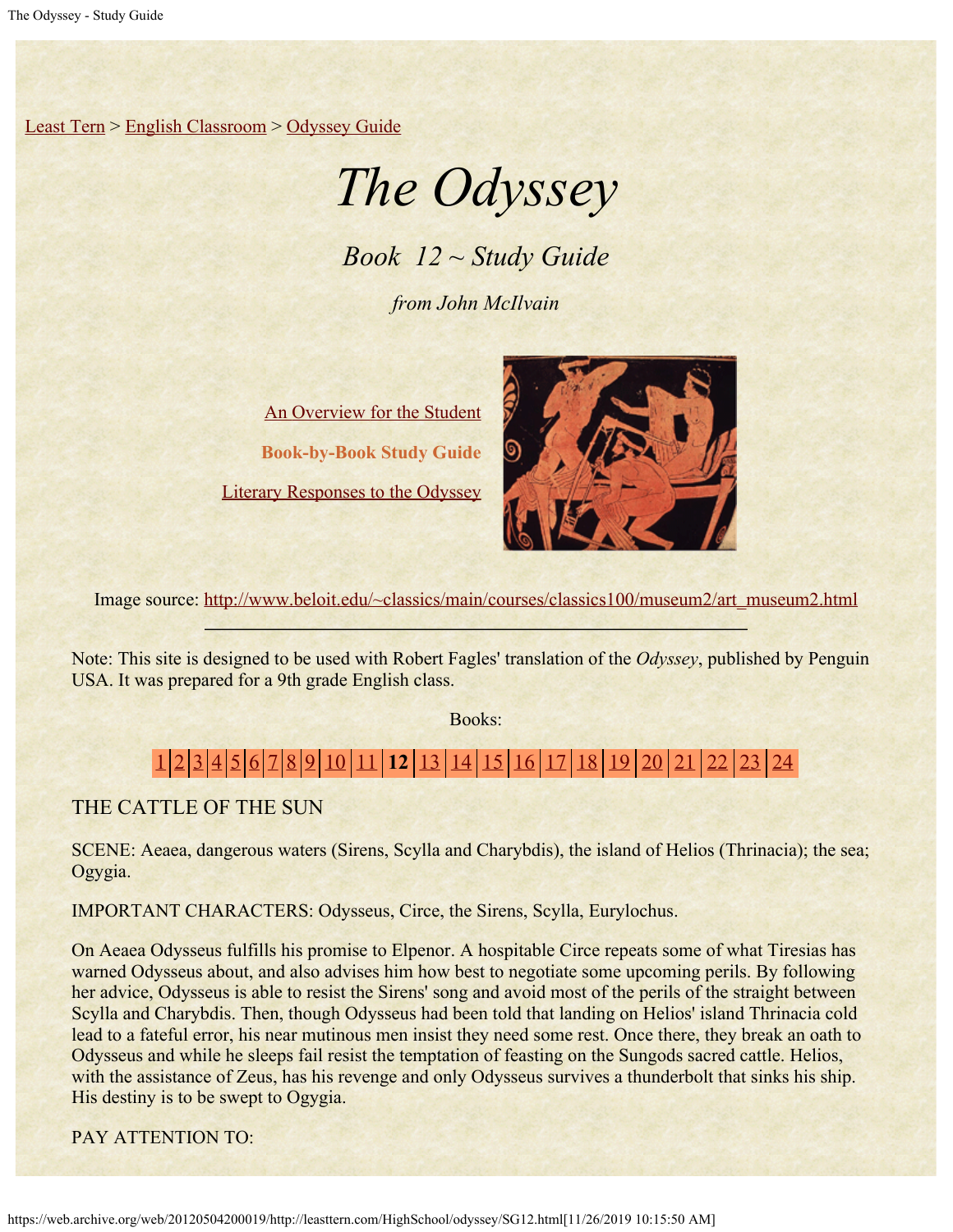- the burial of Elpenor
- Circe's helpfulness
- Odysseus leadership its success and failures
- Eurylochus' role (remember he is the most reluctant to join Odysseus at the "party" on Aeaea
- the South Wind
- the absoluteness of the Gods
- Odysseus' endurance.

## QUESTIONS:

- Why has Odysseus returned to Aeaea?
- How does Circe help him?
- What does the episode of the Sirens tell us about Odysseus' character? Homer's understanding of the power of music?
- What advice does Odysseus take that Circe gives him about Scylla and Charybdis? What does this tell us about leadership?
- Why are the cattle of Helios' island so tempting?
- What warning does Odysseus give his men?
- This is not the first time Odysseus' warnings are ignored. Whose fault is this?
- This is also not the first time Odysseus's orders are defied. Does this absolve him of responsibility?

## QUOTATIONS TO REMEMBER:

| And so we saw to his [Elpenor's] rites, each step in turn                                                                                                                                                                                                                                                                            | (16) |
|--------------------------------------------------------------------------------------------------------------------------------------------------------------------------------------------------------------------------------------------------------------------------------------------------------------------------------------|------|
| " but listen closely to what I [Circe] tell you now<br>Whoever draws too close<br>The high thrilling sound of the Sirens will transfix,<br>lolling there in the meadow, round them heaps of corpses<br>rotting away, rags of skins shriveling on their bones<br>Race straight past that coast!                                       | (41) |
| "But once your ships has passed the Sirens"<br>a choice of routes is yours<br>On one side beetling cliffs shoot up, and against them<br>pound the huge roaring breakers of the blue eyed Amphitirite -<br>the clashing rocks they're called<br>Not even birds can escape them<br>No ship of men has ever approached and slipped past | (61) |
| "On the other side loom two enormous crags<br>And halfway up against that cliffside stands a fog-bound cavern<br>Scylla lurks inside it - the yelping horror<br>a grisly monster<br>She has twelve legs, all writing hanging down<br>and six long swaying necks, a hideous face on each<br>and armed to the hilt with black death.   | (81) |
| "The other crag is lower"<br>(112)<br>Atop it a great fig-tree rises, shaggy with leaves<br>beneath it awesome Charybdis drinks the water down<br>Three times a day she vomits it up, three times she gulps it down<br>hug Scylla crag                                                                                               |      |

Better by far to lose six men and keep your ship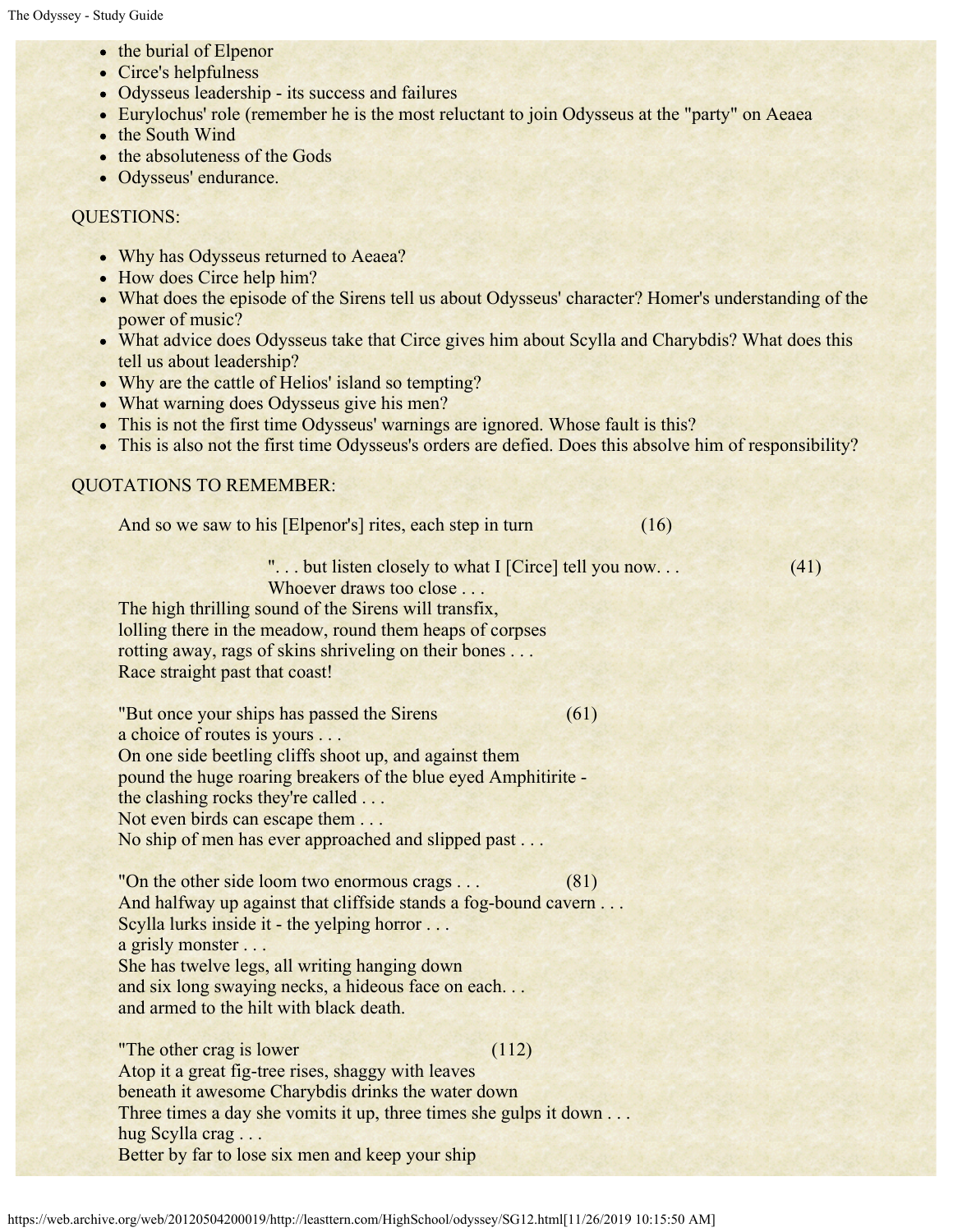than lose your entire crew . . . "Then you will reach the island of Thrinacia . . . (137) where herds of the Sungod's cattle graze ... Leave the beasts unharmed, your mind set on home... but harm them in any way . . . you'll come home late, all shipmates lost and come a broken man." I informed my shipmates point by point. . . (180) ... I stopped the ears of my comrades one by one. (193) They bound me hand and foot in the tight ship... So they sent their ravishing voices out across the air (208) and the heart inside me throbbed to listen longer. I signaled the crew with frowns to set me free they flung themselves at the oars and rowed on harder. Up now, follow my orders, (232) all of us work as one . . . Keep her clear of that smoke and surging breakers. Now wailing in fear, we rowed on up those straights (253) Scylla to starboard, dreaded Charybdis off to port, her horrible whirlpool gulping the sea surge down . . . But now, fearing death, all eyes fixed on Charybdis - (263) now Scylla snatched six men from out hollow ship . . . Just as an angler poised on a jutting rock flings his treacherous bait in the offshore swell, whips his long rod - hook sheathed in an oxhorn lure and whisks up little fish he flips on the beach-break, writhing, gasping out their lives . . . so now they writhed . . . lost in that mortal struggle . . . And I was struck once more (298) by the words of the blind Theban prophet, Tiresias and Aeaean Circe, too; time and again they told me to shun this island of the sun, the joy of man. . . "Eurylochus, (321) I'm one against all - the upper hand is yours. But swear me a binding oath . . . no man among us will slaughter an ox or ram." They quickly swore the oath . . . (328) But for one whole month the South Wind blew nonstop . . . (350) At once they drove off the Sungod's finest cattle - (380) Surrounding them in a ring, they lifted prayers to the gods . . .  $"Father Zeus \dots$  (398) you with your fatal sleep. You lulled me into disaster."